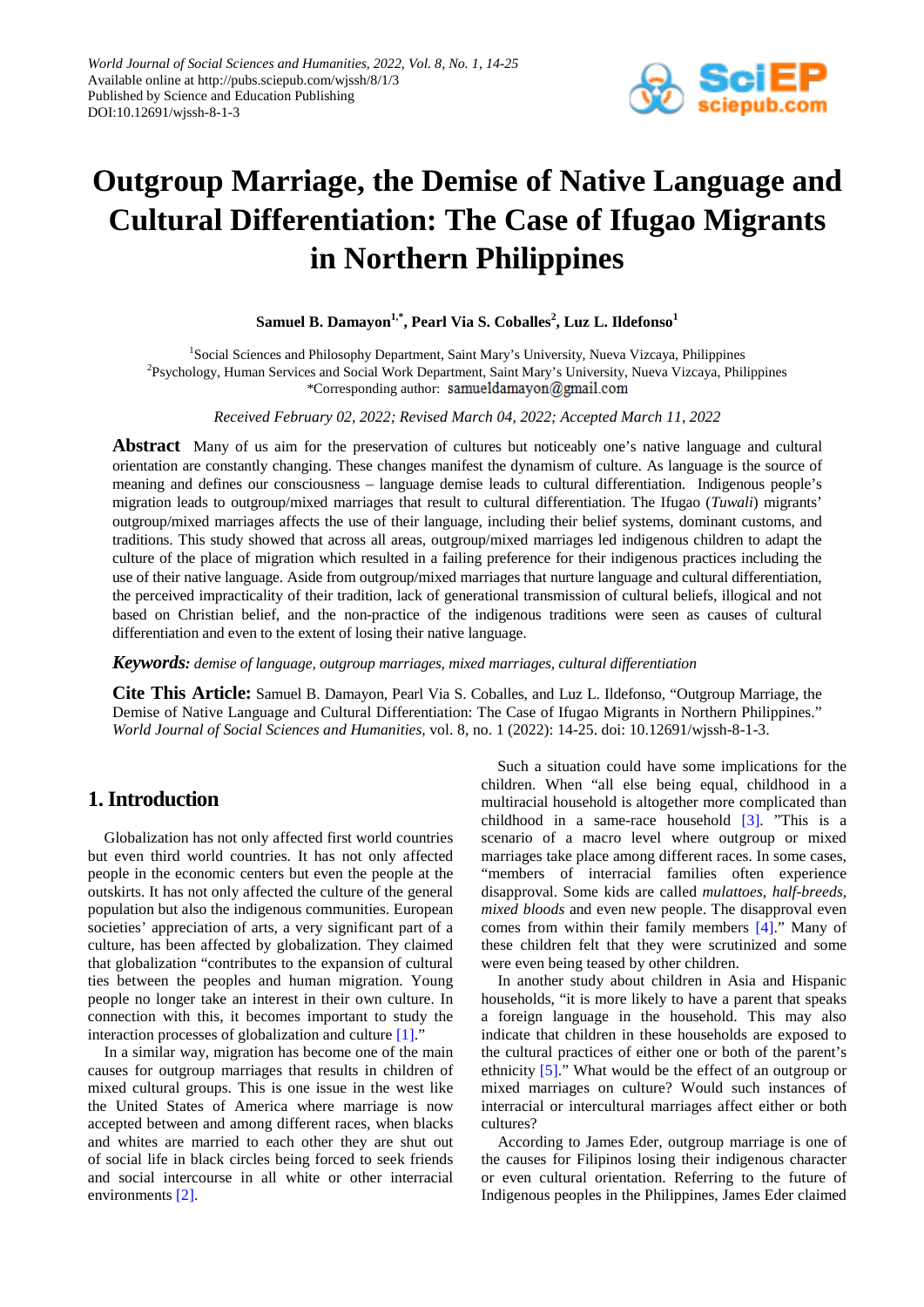that there are factors that may make indigenous people *unindigenated*. While there are cohesive factors that may strengthen one's indigenous identity, there are also what he calls "causes of cultural differentiation [\[6\]."](#page-11-5) He concluded that geographic mobility, socio-economic mobility, *outgroup marriages,* and religious conversions as processes of "change that would create new economic, social and cultural differences between the individual members of indigenous ethnolinguistic groups that once were more homogenous, geographically and socially bounded than they are today.

The Philippines' current socio-economic and political condition has resulted in not only emigration but also immigration that contributes to outgroup marriages among indigenous Filipinos. The case of Mindanao for instance had been a long story that has forced several indigenous people to move farther north of the Philippines. Many indigenous people had immigrated to Manila or other parts of the Philippines due to economic reasons or even due to displacement from their community in Mindanao because of armed conflicts. In the study of Marquez [\[7\],](#page-11-6) they found out that among the Muslim communities, they are also forced to marry someone from the locality for security reasons. Thus, even immigration would be a source of outgroup marriages producing children belonging to two different cultural orientations.

In the case of Ifugaos, several studies showed that rapid changes are taking place in the mainland Ifugao province like the problem in the shift in economic activities and outmigration. "The lack of opportunities for income generation also led to the outmigration of many Ifugao's to other places in search for better economic opportunities [\[8\].](#page-11-7) In terms of indigenous knowledge and education, the study of Enkiwe-Abayao [\[9\],](#page-11-8) revealed that more and more indigenous youths are embracing western education to the extent that they could hardly trace back their ethnic identity. While tourism has improved in Ifugao, it was observed that the economic benefits are unevenly spread in the province, especially among the farmers [\[10\],](#page-11-9) thus indigenous people from their heritage cites has to find ways and means to make ends meet for the family even to the extent of considering migration which ultimately makes them acquiesce to outgroup marriages.

In a preliminary visit conducted by the researchers among Ifugao migrants of Pinya, Diadi, Nueva Vizcaya, they were worried about the effect of outgroup marriage among their children. They observed that their grandchildren usually do not speak their language especially if they do not stay close in their community. And this young generation would have difficulties understanding their cultural practices and they even fear that this young generation, the result of outgroup marriages, might even deny their cultural lineage. It is for these reasons that this study was conducted.

What happens now with persons belonging to two or mixed cultural groups? Which cultural orientation is more dominant? Or is there a dominant cultural orientation or are they equally influential? If there is a more dominant cultural orientation, what factors account for such? These sets of questions convey the significance of this study to basic and higher education and to national as well as international agencies interested in understanding the interactions between globalization, migration, and culture.

An educational institution as the transmitters of knowledge and information must equip itself with data coming from the actual and the real world of current cultural practices.

It is very important that basic and higher educational institutions, including advocates of cultural preservation at the local and international level, has to understand what is happening in the local context. It is when the people involved speak out their lived experiences that educators, legislators, and advocates can teach prudently, legislates with equity, and perform acts of beneficence based on truth respectively.

# **2. Research Methodology, Data Collection and Interpretation**

This research was guided theoretically by interpretivism introduced by Michael Crotty. Interpretivism, according to Crotty [\[11\],](#page-11-10) is the theoretical paradigm that was a reaction to positivism, a research paradigm that imposes the methodology of the natural science to the social sciences. The positivism paradigm claims objectivity where a claim of "value-free and detached observation" would result in an objective and universal understanding of what human beings and society but interpretivism "looks for culturally derived and historically situated interpretation of the social life-world." Dudovskiy [\[12\]](#page-11-11) explains that Crotty's theoretical paradigm strongly believes in the idea that researchers are involved in the interpretation of the elements of the study. It also advanced the idea that "researchers assume that access to reality is only through social constructions such as language, consciousness shared meanings and instruments." This paradigm trusts in the idea that truth and meanings are social constructs and must be understood by considering different disciplines.

The researchers spent at least five months finishing the research. Three months for the preparation of the research proposal and an informal survey of the research locale. At least two months were spent in the data gathering and interpretation of data. The participants were 17 children of Ifugao migrants of Pinya, Diadi, Nueva Vizcaya, Philippines. Their parents had migrated into the research locale in the year 1960 to 1975 and that many of their descendants have spouses belonging to a different cultural group. The ages of the participants range from 15 to 41 years old. In gathering the data, ethical considerations were observed by first explaining to the parents of minor participants and getting their permission to interview their minor children. For the adult participants, the aim of the study was explained to them and their agreement to be interviewed was taken. Their identities, however, are considered confidential. The researchers had to go into the homes of these participants during weekends amidst the challenges of the weather and transportation in the area.

The researchers used phenomenological and hermeneutic methods to interpret data. This research employed a qualitative method of gathering data. Arm-chair and visual anthropology were utilized in sourcing out the issues being studied from libraries, the internet, and other literature sources. It used the hermeneutic phenomenological method of doing research which utilized observations and unstructured interviews with indigenous children of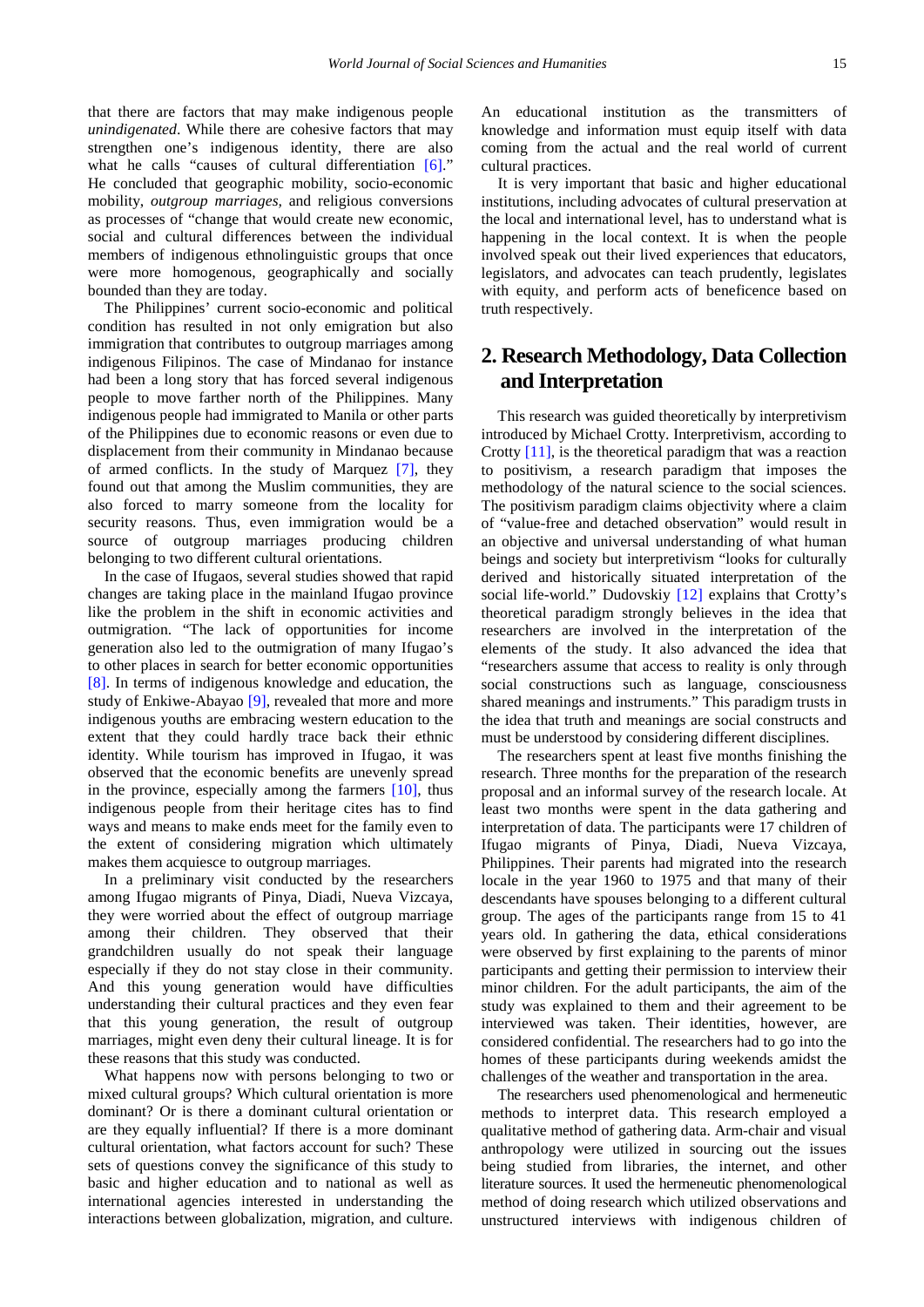outgroup marriages to determine the challenges that they have encountered or are still encountering. The phenomenological method was used in illuminating the phenomena through how they were perceived and experienced by the participants. The hermeneutic approach was also be employed to be able to interpret and understand the life narratives of the participants.

## **3. Results and Discussions**

Cultural differentiation may happen through many factors. This study focused on certain dimensions of culture like language, beliefs, and practices. In general, it aimed to determine how outgroup marriage enhances cultural differentiation among the children of such outgroup or mixed marriage. The following are the analyses and interpretations of the data.

#### **3.1. Language**

Respondents of the study are children of at least one migrant Ifugao (Tuwali) parent, mostly coming from Ifugao province. There were two major dialects learned and used by the respondents in their households during their childhood. These are Ifugao and Ilocano, with the latter being the more dominant. Out of 17, eight of the participants indicated this was their childhood dialect, five specified it was both Ilocano and Ifugao, two stated that Ifugao was their childhood dialect and 2 said Tagalog.

#### **3.1.1. Causes of Language Differentiation**

Ilocano is the prominent dialect in the locality. Most of the participants indicated that their neighbors and the general community spoke the vernacular Ilocano. In school, Ilocano was the second medium of instruction and was used by the students inside and outside the classroom. It was not surprising therefore that most of the respondents regardless of their childhood dialect acquired the dialect of the locality.

One participant mentioned that his mother whose primary dialect was Ifugao (Tuwali) conversed with them using Ilocano and did not teach the children her native dialect. About the language they use at home, she said "*Mostly ket Ilocano ta uray ni Mamang ket ag-Ilocano met isuna. Nu adda kami met iti ruwar ti balay ket nu narabaw nga Ifugao ket agsao ak met iti Ifugao ngem kaadwan ket Ilocano ta dagiti Ifugao ket ag Ilocano da met nu adda kami eskwelaan. Ita ket saanak pay nga fluent iti Ifugao ngem maawatak. Saan met gamin nga insuro ni mama. Kaadwan na nga nakaamwak iti sau ti Ifugao ket kadagiti classmate wenno barkadak nga Ifugao. Dagiti narabaw lang talaga ti maawatak* (We mostly used Ilocano at home due to my mother who speaks also Ilocano (even if she is Ifugao or Tuwali). When I am out of the house, I could speak Ifugao a little even if my mother did not teach me. But usually, I use Ilocano since even my Ifugao friends converse with me in Ilocano at school. I am not yet fluent but I could understand the dialect. I learn mostly from my Ifugao friends and classmates but I could only understand the simple ones)."

Other participants who were taught both Ilocano and Ifugao had to converse in Ilocano because their other parent (non-Ifugao) could not understand the Ifugao dialect. The same adjustment was observed when the children were in school where those who learned Ifugao had to converse in Ilocano since most of the pupils did not understand the Ifugao dialect.

The primary factor in learning the Ifugao dialect was through family members and relatives who conversed with them using Ifugao. The parent who knew of the dialect used it when conversing with the children regardless of whether his/her spouse understood or have learned the dialect. One participant shared that his *Iloco* mother cannot understand Ifugao, but his father made sure that he still communicated with them using the Ifugao dialect. Other participants shared that it was their cousins and relatives who enabled them to learn the Ifugao dialect. One said that while she learned Ilocano in school and from her mother, she was able to learn Ifugao because when they visit her grandmother's house Ifugao was the dialect in the household and every one assimilated the practice of conversing using that dialect.

While Ilocano remained to be the primary dialect, there were some *purok* or districts in the research locale where Ifugao was the vernacular. Accordingly, in these areas, children naturally learned Ifugao from neighbors, playmates, schoolmates, and friends. Some indicated that they learned it from their parents. Others said while they had difficulty speaking the dialect, they could understand it. One participant shared that "*Insuru ni father ko ken nasursuruk idiay school kadagiti klasmeyts ko. Halos amin nga kadwami nga mapan school ken agawid ket Ifugao isu nga nasursurwan nak metten. Kabarkada mi ket halos Ifugao amin. Siguro nu ka-Ilokanuan ti nagyanan mi ket baka Ilocano ti usaren mi ken baka san ko nasursuro ti agsao iti Ifugao. Ngem idi ubbing kami ket nu ni father ko ti kadwa mi ket agsao isuna iti Ifugao isu nga mapilitan kami met nga agsao (*My father taught me and I also learned from my classmates. Almost all of our companions in going to and from school are Ifugaos so I learned informally from them. If we are in an Ilocano neighborhood, I might not have learned to speak the Ifugao dialect. But when we were kids my father talked to us in Ifugao so we were forced to learn the dialect)*.*"

From the above stories from different participants of this study, one can deduce that children of outgroup or mixed marriages were not formally taught their indigenous language. These children did not learn the language directly from their Ifugao parents. Most of them learn the indigenous language in their neighborhood or through their friends and relatives.

It was apparent that for the dialect to survive, it must be used as much as possible by the parents. One participant said *"Iloco ti sarita mi idi. Isu nga siak ket saanak unay makasao iti pagsasao da mother ko lalo ta ditoy banda ti purok mi ket kailocanuan. Uray adda ak iti ruwar ti balay mi ket Ilocano latta ngem naadal ko iti agsao ti Ifugao gapu kadagiti classmates ko. Ta ni mother ko ket nu agsasao kami diay balay ket Ilocano met ti usaren na* (We use Ilocano at home so I could not speak the dialect of my Ifugao mother especially since we are in an Ilocano neighborhood. Even if I am outside, Ilocano was the conversation language but I learned the Ifugao dialect from my classmates since my mother use Ilocano at home)." It is clear here that when there is a dominant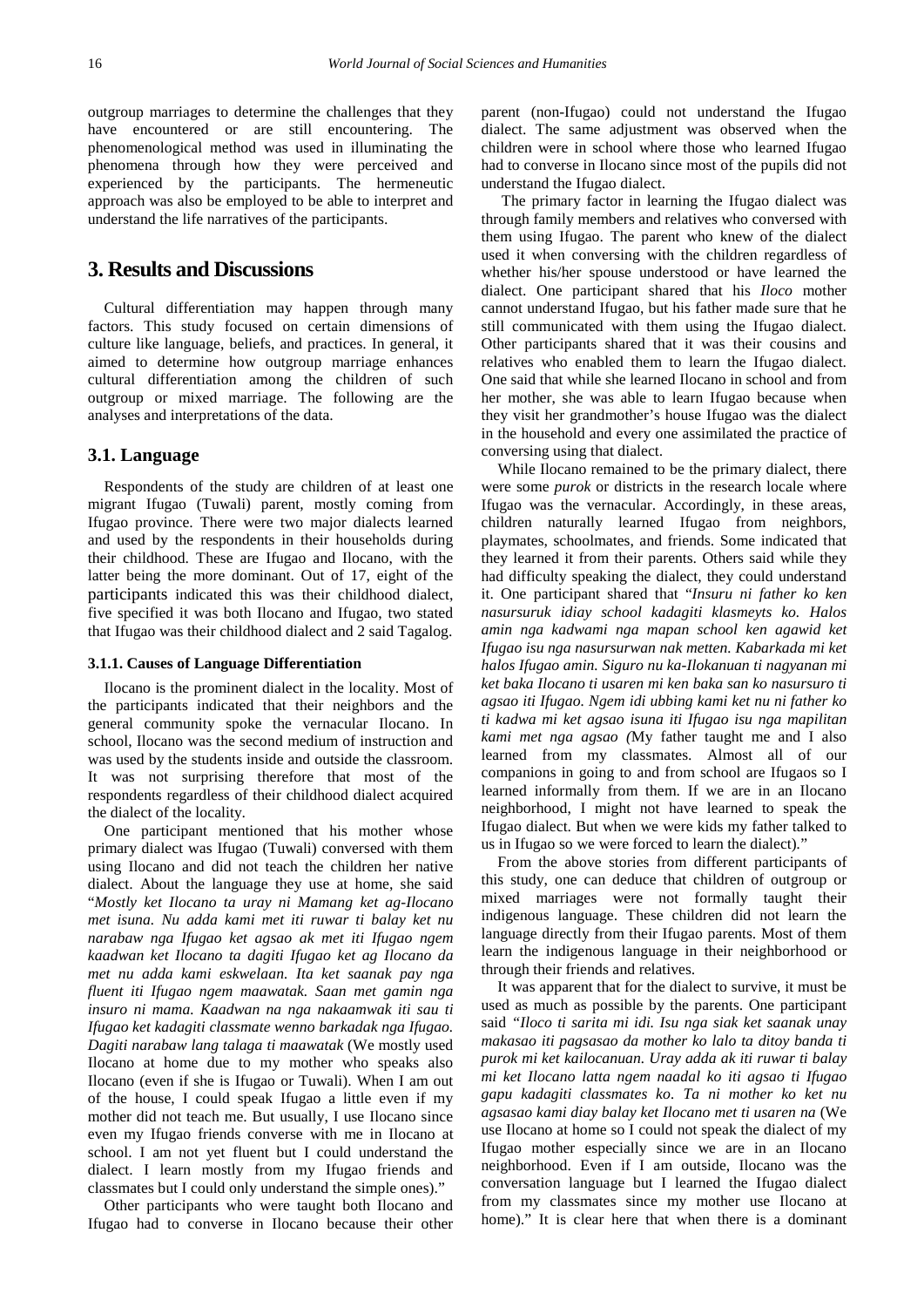culture within the family, the language of the other culture is usually learned outside the family, particularly in the neighborhood or at school. In terms of language in a mixed marriage, it seems that the family has become now an inefficient transmitter of culture and tradition.

The quotation below describes the importance of language in a culture. That is why the preservation of language is of utmost importance to culture.

"A language becomes extinct when its last native speaker dies, and it's usually the result of its speakers shifting to a lingua franca like English, Arabic, or Spanish. This implies choice, but it's often a history of marginalization that leads to the change. It's also a loss of accumulated knowledge. Humans know a lot about the world, but it's not all written down. It's encoded in the world's languages and most have never been recorded. Each one contains a world of local knowledge, neatly packaged and effortlessly transmitted through a speech from one generation to the next. When a language dies, we lose that culture's playbook for how to thrive in the world – everything from local plant knowledge to unique ontologies and ways of being [\[13\].](#page-11-12)

#### **3.2. Belief Systems and Traditions**

Two factors emerged with regards to the nature of cultural differentiation of belief systems: one is focused on why beliefs and their corresponding traditions are dying, and the other on how and why it is surviving among children of outgroup marriages.

#### **3.2.1. Dying Beliefs, Dying Traditions**

Beliefs and traditions are forgotten when not taught, practiced, and understood. This was affirmed by one participant who said, "*Malipatakun nu awan agpaaramid lalo ta nakaasawaek met iti saan nga Ifugao isu nga kasla mapukaw dagiti nakaugalian nga maar-aramid kas koma ti Bogwa, Baki ken dadduma pay. Dagiti kabagiak lang nga Ifugao ti makaaramid kadagidiay nga banbanag*  (I married a non-Ifugao, so I have forgotten about Ifugao practices like *bogwa*, *baki,* and others. My relatives are the only ones who can do such practices)."

More than forgetting about the practice, respondents also do not understand the belief connected with the practices. One participant explained, "*Para kanyak ket awan gamin ti makitkitak unay ken nu adda man ket haan nga maipaliwanag kanyak nu apay nga maaramid adiay nga kaugalian isu nga kasla awan lang. Ag attend nak ngem nu nalpasen ket nalpasen. Saan met nga ibaga ni Mommy nu apay kasdiay lalo nu saan mo nga damagen nga apay kailangan nga agbaki wenno apay nga kalyen diay tulang ti natay*" (For me, I no longer see these practices, and when I do see them, it is not fully explained to me how and why we have these beliefs. When I attend a ritual, when it ends, it ends. My mom does not explain these things especially if I do not ask about the need for *baki*, or why the need to "take out" the bones of the dead).

This is similar to another participant who said that he attends to the rituals but does not fully understand the occasion. Typical of a Filipino to respect the elderly, he said that "*nu anya ti kuna da Mommy ken dagiti angkel ko ket isu ti surutek. Ngem itan ta adda pamilyak ket Ilocana pay naasawak ket Ilocano a ti maaramid. Ngem nu adda*  *mangisuro iti pammati iti Ifugao ket mabalin ko met nga suruten* (I follow what my mother and uncle tell me. But now that I have a family and an Ilocano wife, I follow Ilocano beliefs. But if someone can teach me about Ifugao beliefs, I can follow those too)." This respondent highlights an important aspect of cultural preservation, the teaching of practices and beliefs by the elderly.

When grandparents die, cultural beliefs die with them. From the participants' interviews, it was clear that the primary transmitter of cultural beliefs and practices were the grandparents, but mostly the grandfather. Sadly, when this person dies, so do the beliefs, the traditions, and the knowledge that go with it. One participant revealed that "*idi ket napigsa paylang ni Lolok nga lakay. Isuna ti mangaramid amin nga ugali ti Ifugao kasla koma agbaki*" (When my grandfather was still healthy and alive, he was the one who did all the Ifugao rituals including "*baki*" but such was not passed on to us). Several other participants confirmed this situation where the tradition was not passed on to them.

Cultural beliefs are forgotten if not passed on to the next generation shows the need for a conscious effort to promote its preservation. Practices may be easily observed and re-created, but without knowledge and proper understanding of the beliefs associated with them, the true essence of the tradition will be lost. It is critical therefore that the elders appropriately pass on their knowledge about cultural practices to the next generation, as without this conscious effort, the younger ones may lose appreciation of their cultural practices. This was confirmed by a participant who said that, "*dagiti lallakay ken babbaket nga makaammo kadagiti nakaugalian ket maawan da nga saan da insuro kadagiti ubbing. Dagiti met ubbing ket awan unay ti pangkayat da nga adalen dagiti tradisyon nga inauna* (The elderly who knows about the tradition did not teach it to us younger ones. Moreover, children have no interest and they do not like to learn about these ancestral practices). Indeed, for cultural practices to endure, there has to be a conscious effort to preserve them. This preservation can prove to be difficult, particularly when in a household of outgroup marriage, where spouses differ in their cultural beliefs and practices, as observed in this participant's comment *"ita ta nagasawa nak ket nu adda agsakit nga anak ko ket nu kuna da nga ag-atang ket ag-atang kami. Ngem saan unayen iti side ti Ifugao lalo ta ti asawak ket saan nga Ifugao"* (Now that I am married, when my children get sick and they say I should do *atang* (ritual offerings to the spirits) because my child is sick, I will do it. But not so much with the Ifugao practices since my spouse is not an Ifugao).

#### **3.2.2. Illogical and Non-Christian Beliefs no Longer Practiced**

Superstition and irrationality characterize Filipino cultural beliefs. However, the once tenacious beliefs about spirits and the dead are slowly disappearing among the children of Ifugao migrants. A participant explained how religion and education ushered this shift in his beliefs stating that:

*"Nu adda agsakit nga anak ko, nu ipan mo ipatalado ket kuna da atang. Ipaospital ko laengen diay anak ko a. Diay manok nga iatang imbes nga ipasidak iti pamilyak ket baka maipasidak pay iti* bad spirit. *Kasta met laeng*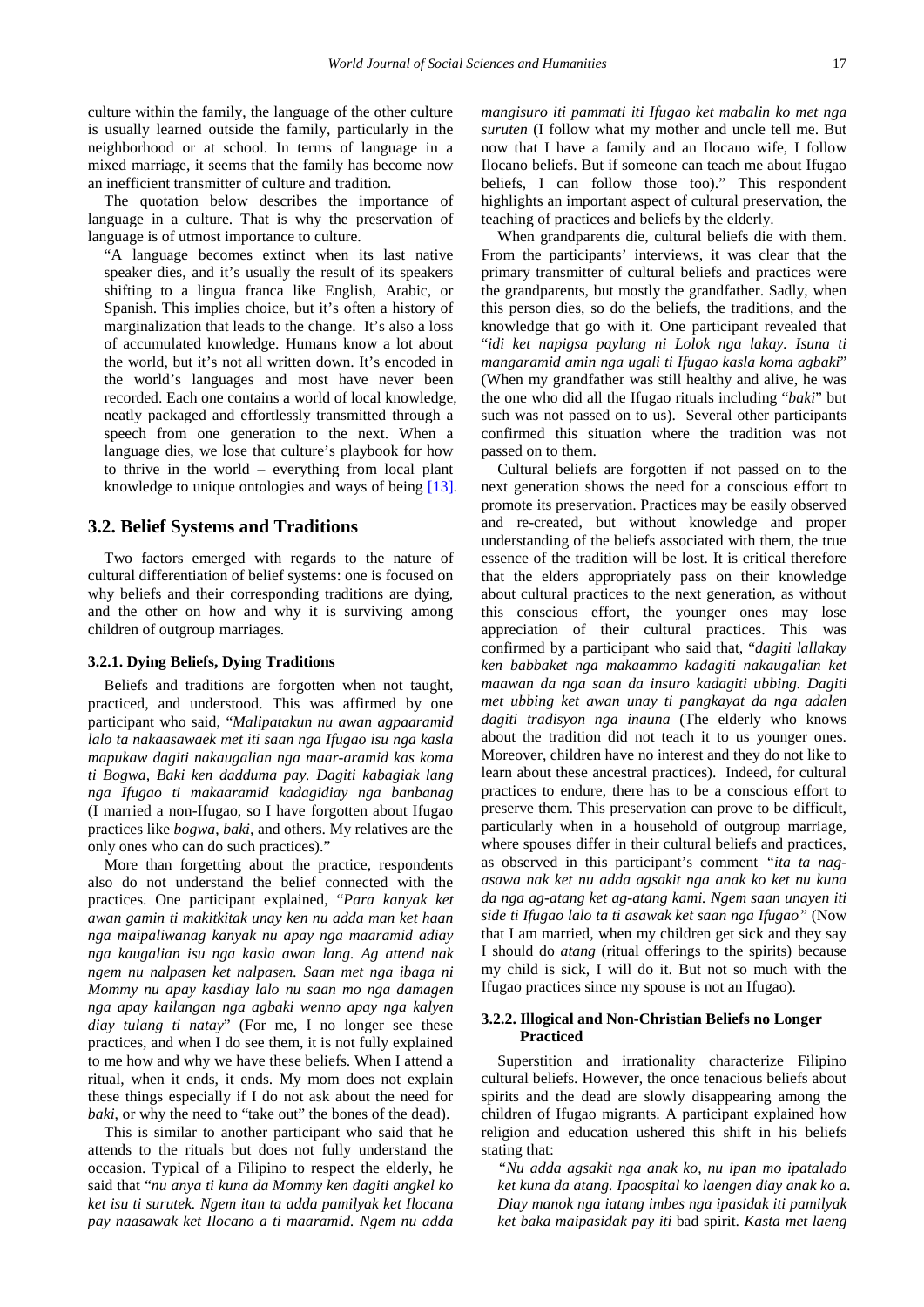*iti Ifugao. Kaspangarigan ti "baki" wenno "bogwa." Saanak met nga panig iti dayta nga pammati da Mamang. Aglalo idi nag adalak met iti pammati ti Biblia ket awan met ti kuna da nga kasdiay nga aramiden. Ta nu natayen ti tao ket awanen ti aramiden nga sabalin. Isu nga saan nga dapat nga kararagan diay tulang ti natay (bogwa) ken agparti pay iti baboy"*  (When I have a sick child and brought to a faith healer, he would always say do *Atang* (ritual offerings to spirits). But I would rather take my child to the hospital. The chicken that would be offered instead of serving it to my family it might even be offered to bad spirits. It is the same with Ifugao practices like *baki* or *bogwa*. I am not in favor of those practices especially that I studied the Bible. There are no such practices in the Bible and so we should not practice them. We should not exhume the bones (*bogwa*) and pray for the bones and even prepare feast for the bones for nothing should be done after the death of man).

#### **3.2.3. Impractical and Expensive Traditions no Longer Practiced**

Another notable finding on how beliefs and traditions are dying is because of their impracticality. Participants mentioned that the top three customs once practiced were *atang, bogwa* and *baki. Atang* is an Ilocano practice of offering something to the spirits to get their favor on a certain instance like getting well from illness. This is done through a ritual. But again, even among the Ilocanos, this traditional practice seems to be slowly disappearing especially among young generations of Ilocanos most especially from children of outgroup or mixed marriages. Among the children of Ifugao migrants, the cultural practice of *baki* and *bogwa* were the two most mentioned practiced by the participants may be because, among the Ifugao traditional practices, they are the most expensive ones. And as discussed above, one of the main reasons why they do not practice them anymore is the financial burden attached to these cultural practices.

*Baki,* on the one hand, is the Ifugao practice of calling on all the names of the Ifugao gods and goddesses including dead ancestors of the Ifugaos and the ancestors of the specific family in which the ritual is purposively conducted in favor of the said family. It is usually performed by the elders of the community (the *mumbaki*) where live stocks are butchered like chicken, pigs, or carabaos. But again, the Ifugao migrants are in a distinct context where the performance of this traditional practice is not passed on to the next generation such that when the elders die, the tradition dies with them. And this is the case among children of Ifugao migrants. One participant even said that "if one is serious about performing the *baki* ritual then one has to shoulder the meals, the travel expenses, the honorarium of the *mumbaki* from the mainland province of Ifugao". But even in the mainland, the practice is also waning not only due to the death of elders but also with the influence of religion. Those who knew the ritual do not perform because of religious conversion.

*Bogwa*, on the other hand, is the Ifugao practice of bringing out from the grave the bones of a dead member of the family. The reasons may be due to regular apparition (appearance in dreams) of the spirit of the dead

to any member of the family or maybe a recurring or unexplained sickness of any member of the immediate family. It is most often the parents or grandparents whose bones are exhumed from the grave for the ritual where pigs are butchered daily (in three or five days) while the bones are out. It is there that *hudhud* and *alim* are sung and also *baki* is performed. But again, today, they perform Christian prayer service instead (very few also knows how to sing the *hudhud* and *alim*).

One participant no longer follows Ifugao customs and beliefs by expressing that "Adda met ten pamilyak ket dagiti babassit nga kaugalian ket awan problema ngem no dagiti medyo nagastos kas kuma baki ken bogwa ket baka saanen" (I have a family now. I have no problem with the simple beliefs and traditions but with the ones that are expensive to do like baki and bogwa, I do not think I will perform them).

## **4. Enduring Beliefs and Traditions**

Traditions continue if one experienced it and believes it*.*  Some respondents based their beliefs on an empiricist perspective that one has to experience it before he or she believes it. However, they would still base their decisions on modern practices like modern medicine when it comes to treating illness. But when the illness is not treated by modern medicine, they would still want to try the traditional way of curing the illness despite understanding the tradition's illogicality. One participant said, "*Nakitak nga nag-atang da papak idi natay daydi mamak. Isu nga patiek met. Idiay side met ni Mamak kasla diay Bogwa wenno Baki. Ngem kasla maisurutak met kadagidiay nga kaugalian ti parents ko uray atang"* (I saw how my father's family practiced *atang* when my grandmother died, so I also practice the same. The same goes for my mother's side – with *bogwa* and *baki.* And so, I also follow these traditions of my parents).

Despite beliefs and practices perceived illogicality, some beliefs persist particularly when modern-day medicine cannot explain or resolve a sickness, as explained below:

*"Mamatiak met lattta a ta adiay met ti kaugalian. Ngem awan met dagiti mabalin nga agaramiden. Kas pangarigan nu adda agsakit ket saan nga atang wenno baki ti maaramid nu diket ipa hospital ko diay masakit nga anak ko. Adda lang dagiti medyo mabayag wenno saan nga maagasan ti ospital nga ag-atang wenno agbaki ngem ayan da lolak nga aramiden da. Uray iapan ko ti albularyo nu maagasan la ketdi aglalo nu impan ko iti ospital ket saan da maagasan ngem san ko pay inar-aramid dayta mapan albularyo"* (I still believe in our cultural practices. When someone gets sick, we do not offer *atang* or do *baki,* rather we bring the child to the hospital. But if they cannot heal him and he's been sick for a long time, that's when I bring him to my grandmother's and they may do *atang.* I may even bring my child to a faith healer if that is what it takes, although I have not been to one).

Beliefs and traditions continue even if not fully understood due to the influence of the elders, especially grandparents. One participant shared that "*Idi sibibbiag pay diay Lolok ket adda ti panagbuni wenno baki ngem idi*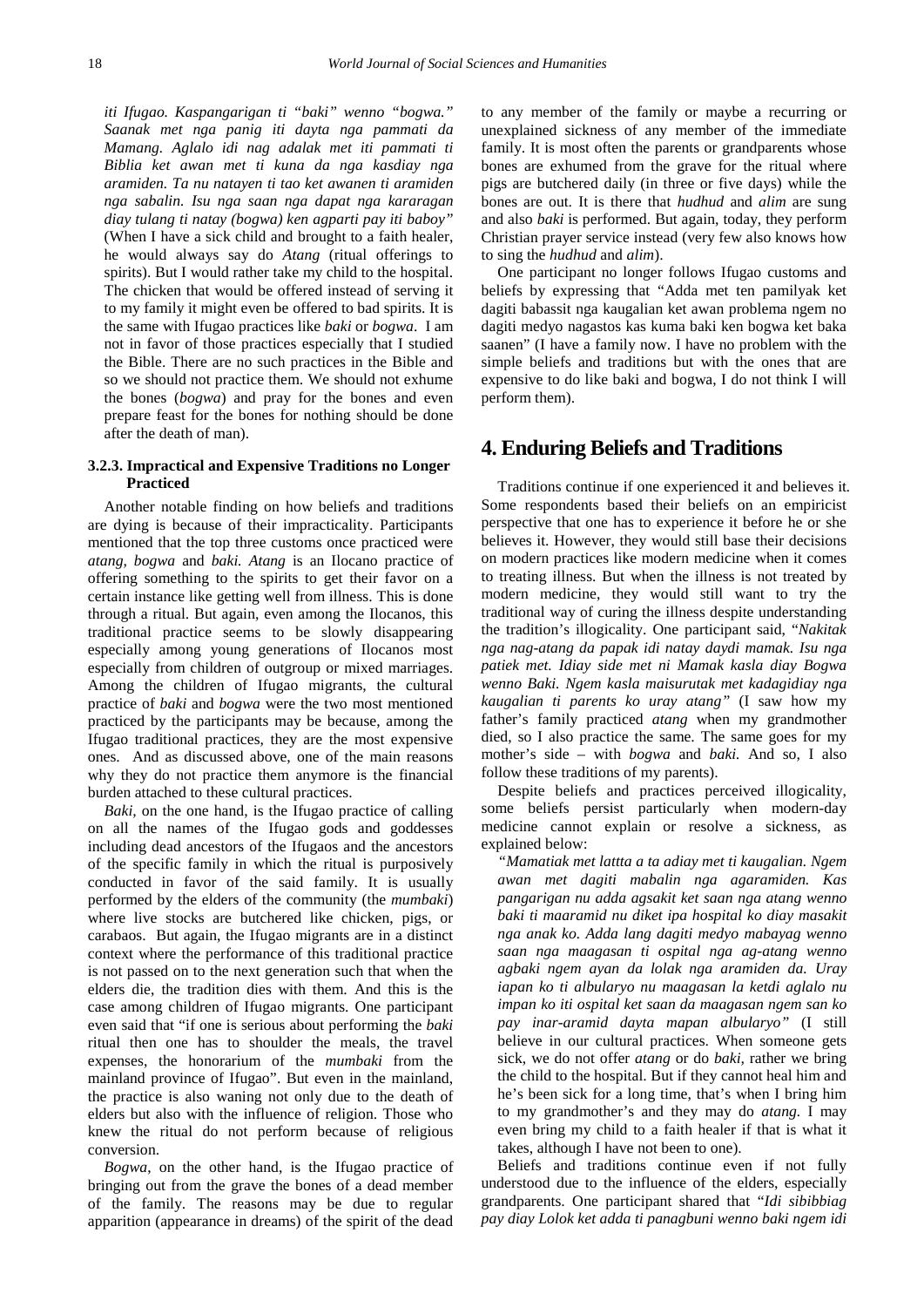*natayen ket awanen. Awan met ti naipamana nga Ifugao practices kanyami. Diay "bogwa" nga kalyen da diay tulang ti natay ken agparti da iti baboy ket awan metten kadakami. Dagiti kasinsin mi ti mabalin ngem nu sikami ket awanen* (When my grandfather was still alive, he practiced *baki* but it stopped when he died since it was not passed on to us. Even the *bogwa* where they have to exhume the bodies of the dead and butcher pigs are no longer practiced by us. It is our relatives that may do it but with us no more).

Even on the Ilocano side, their practices are not spared by the effect of outgroup or mixed marriage. This was explained by one participant who said "*Ni Lolak gamin ti mother side ti kasla napigsa nga mang advise kanyami nu anya ti maaramid. Isu nga ad-adu ti maararamid nga Ilocano practices ta ni lolak nga Ilocana ti agaramid lalo nu adda agsakit kanyami. Idi met nagbiyag daydi Lolok iti father side ket kanayun idi iti baki ngem idi natayen ket awan metten* (When my maternal grandmother was still alive, she was a great influence on what should be done. That is why there are more Ilocano practices performed at home because of her especially when someone is sick. My Ifugao grandfather does the same but when they passed away the practices disappeared too)."

If tradition is not taught and passed on to the next generation there is a big tendency that tradition will be lost. Cultural preservation is much wanting but the young generation seems not to be interested to learn old beliefs and practices. That is why even if there are cultural occasions and opportunities, young people just go with the flow. This conclusion was supported by one participant who confided that *"Sumursurutak lattan nu anya ti okasyon. Nu anya ti kuna da Mommy ken dagiti angkel ko ket isu ti surutek. Ngem itan ta adda pamilyak ket Ilocana pay naasawak ket Ilocano a ti maaramid. Ngem nu adda mangisuro iti pammati iti Ifugao ket mabalin ko met nga suruten* (I just attend the occasions. I also follow what my mother and my uncles say but now that I have a family and my husband is an Ilocano, we follow Ilocano practices. But if there is someone who will show me Ifugao beliefs and practices then I could also do it)." Children of outgroup or mixed marriages are in a similar situation. They may have witnessed the old Ifugao cultural practices but they do not understand the meaning of these practices since no one really taught them about it.

## **5. Dominant Cultural Practice**

From the previous testimonies of the participants, it was shown that in the past, whether they like it or not, whether they understood the tradition or not, when it is their grandparents that has spoken and commanded that such ritual is to be done, either Ilocano or Ifugao, they have to follow. But now that their grandparents are gone, the playing fields became porous. The children of outgroup or mixed marriages have more freedom to choose. And that their parents who belong to two different cultural traditions seem to be also open to one another. One participant explained that "*Kasla pantay met. Ta nu anya ti kayat ni Mamang maipanggep iti kultura da ket sumurut kami met. Nu ni Papang met ket suruten mi tanu awan ti agsakit nakem na kanyada. Ti panagkitak ket pantay lang* 

*met. Ok lang nu Ifugao wenno Ilocano. Sumuporta nak latta met uray adda dagiti pammati nga pagsasabalian mi* (It seems like they have equal influence. This is so since my parents are open to one another, they support each other when it comes to cultural practices. It is fine whether I follow Ifugao or Ilocano practices. I always support them even if I have some disagreements with them)."

Other participants say that it is the Ilocano culture that is more dominant for them since that was the culture that they grew up within their locality. It is the culture dominant in the family and neighborhood. One participant said "*Nu siak ket Ilocano. Ditoy gamin balay ket Ilocano ti ar-aramiden mi. Ni Lolak nga inang ni Mamak gamin ti kanayun ditoy balay lalo nu adda agsakit* (I go for Ilocano since it is the Ilocano practices that are being done at home. It is my Ilocano grandmother that comes to our home when somebody gets sick and perform Ilocano rituals)." However, the same reason was also given by those who said that it is the Ifugao culture that is more dominant for them. In fact, one respondent said "*Nu kanyak ket Ifugao ta mas asidegak kadagiti pamilya ni Mamak ngem ni Papak. Kanya da nak nga dimmakkel. Mas mayat talaga iti side ni Mamak. Uray ita nga dakkelakun* (I would go for Ifugao culture since I am closer to my mother's relatives than my father. I grew up with them and I like my mother's relatives even now that I am a grown up)." Indeed, the community where one grew up may also play a very important role in the transmission and even preference of culture. One of the participants said

*Nasapa kami nga naulila iti ama isu nga ti nakitak unay ket practices ti Ifugao. Ngem idi ubbing kami ket Ilokano kasla koma iti atang, pammati iti an-annung, ken daduma pay. Ngem idi dadakkel kami nga naawan ni Daddy mi ket Ifugao ti kaadwan nga nakita kon. Adda Baki, Bogwa, Hudhud, Honga ken dadduma pay. Isu nga mas close nak iti ifugao nga ugali* (We were orphaned by our father early so what I have seen most are Ifugao practices. But when we were young, when my father was still alive, we were taught about Ilocano practices and beliefs like *atang* and *an-annung*. But when my father died most that I have seen are Ifugao practices. There is *baki*, *bogwa*, *hudhud*, *honga* and others that is why I am closer to Ifugao traditions).

In support to the above claims, one participant said that "*Nu siak ket ifugao. Ngem siyempre ta ni tatang ko ket Ilokano, Ilocano ti masurut ngem ita ta nagpamilyaak met ket Ifugao ti surutek. Nu panggep iti malasakit gamin ket agkikinnamang ti Ifugao. Adda met ti Ilocano ti tulung ngem duma nu Ifugao. Sabali talaga ta nu Ilocano nu kuna ket awan ket awan talaga ngem nu Ifugao ket talaga nga tradisyon nga iremedyo uray awan tanu makatulung ka wenno tapnu maited mo ti obligasyon mo* (I would go for Ifugao culture. But since my father is an Ilocano, Ilocano tradition is being practice at home but now that I have my own family, I will follow Ifugao tradition. This is because when it comes to helping one another, Ifugaos really would work in solidarity with one another even making remedies in order for them to help others and fulfill their obligation unlike among Ilocanos)."

However, some participants claimed that there are no dominant cultural practices for them since in the first place they do not believe and they do not practice them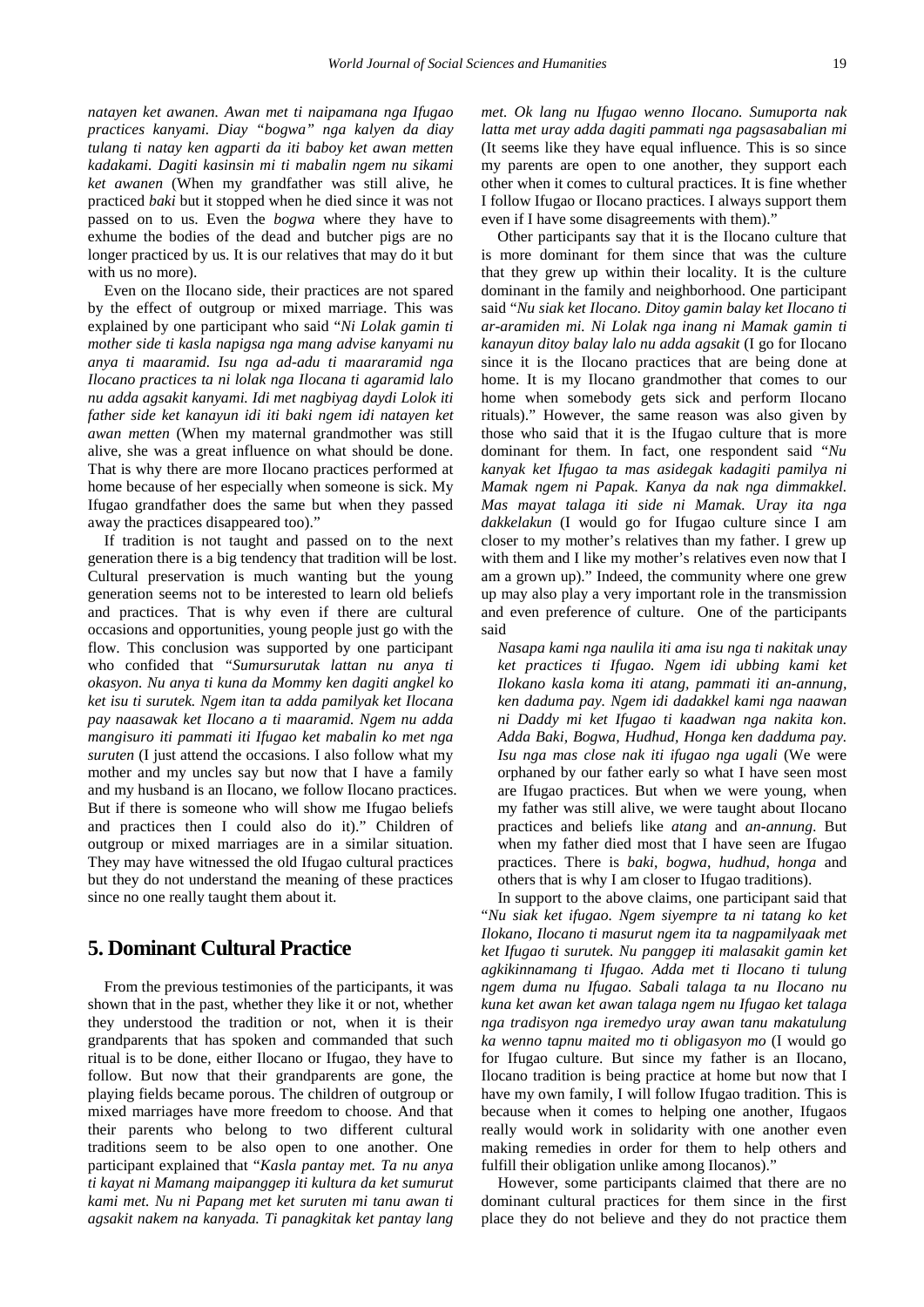anymore because of their education and new faith. One participant said "*Ti practisek ita ket awan gamin makitak nga kasla mas mayat dita nga duwa nga ugali. Ta ita nga naakadal tayo met bassit ket bibilical ti suruten tayu ita. Uray anya ti kulturam ket biblia ti dapat nga patien tayu itan. Gamin ti Biblia ti mangpakita iti kinapudno* (I will not practice any from the Ilocano or Ifugao cultural traditions. I do not see any of them as better than the other. Since I learned something about the Bible then I have to follow the Bible. Whatever culture you belong it should be the Bible that must be followed. It is because nowadays, it is the Bible that reveals the truth)." Other participants who got married personally said that they either go with their spouse's cultural tradition. Thus, if one got married to an Ilocana or Ifugao, there is a great tendency that they would follow their spouses' cultural tradition. These phenomena bring us to the factors that lead to cultural differentiation.

But one thing good is that their very situation allowed them to be more open culturally. They became more respectful and sensitive of other cultural groups. One participant said "*Nu kitaen tayu ket kasla "dual sim" datoy sitwasyon mi ita. Ibig sabihin advantage talaga ta uray anya ket mabalin. Iloco man wenno Ifugao. Mas malawak ti panagkitak iti sabali nga tao* (If we look at our situation, we are like a dual sim cellphone. It is an advantage since we can have both Ifugao or Ilocano traditions. My situation widened my perception about other people's practices and beliefs)." Participants see their situation as an advantage for them for they can appreciate other cultures here and even abroad. A participant explained that "*Lalo nu adda ka ti sabali ng lugar ket nadumaduma met ti kultura da. Medyo nakatulung ti cultural background ko siguro tanu maappreciate ko dagiti dadduma nga tao lalo dagiti sabali met ti kultura na. Mas maawatak ken marespeto ti pammati ti sabali nga tao kasla diay Canada ket sabali ti ugali dagiti tao idiay* (Being a child born from a mixed marriage is really an advantage especially if you are in a place of diverse culture. One's cultural background is a big help in appreciating other people of different cultures. One will understand and respect other people's beliefs like people of Canada who have diverse beliefs)."

## **6. Factors Affecting Cultural Orientation**

**C**ultural orientations may be affected by the dying or declining cultural beliefs and traditions. Outgroup or mixed marriages had triggered further the factors of cultural differentiation like religion, education, no teaching or encouragement from parents or grandparents, the dominant cultural belief of the locality, choice of children themselves, practicality/impracticality of the beliefs, expensiveness of the cultural practice and the next generation is not interested to learn old tradition are the main factors that influenced the generation of children from mixed marriages to forget their cultural traditions.

#### **6.1. Religion**

Participants themselves admitted that the Christian faith has played and is continuously playing a role in the declining or even dying Ifugao cultural beliefs and traditions. But one thing good is that respondents are aware that only those that are considered paganistic or against Christian beliefs are practices that they do not perform anymore. One participant stated that

*Adu gamin dagiti saan nga importante nga ugali tayu nu mainaig iti Biblia. Ken dagiti nagannak tayu ket saan da met nga isuru wenno ipaliwanag kadagiti annak da dagiti ugali wenno practices. Kasla ken mother ko ket awan nangngeg ko kanya na about Ifugao beliefs ken practices. Nakitak ken naawatak laeng idi makitak mismo ken babaen ti panagbasa. Ngem saan met ketdi nga amin nga kaugalian ket lipaten. Adda met dagiti kaugalian nga mayat kaspangarigan ti kasar ti Ilocano ket sabit sabit nu Ifugao met ket ipalista da nga adda kadwana nga tapuy. Mayat met dagidiay ta makatulung iti dadduma nga tao. Dagiti pammati nga superstitious lang ti adda problema nan gem nu dagiti social gathering ket awan problema idiay* (We have beliefs that are not important because of the Bible. And that our parents have not taught or explained these beliefs and practices. Like my mother, I did not hear anything from her about Ifugao beliefs. I only learned and understood about them through my studies. But we should not forget all of them. There are beliefs and practices like some wedding traditions in both Ilocano and Ifugao cultures. They are good since they intended to help. Only the superstitious ones should not be practiced anymore).

This is supported by another participant who added that *"Gapu kadigiti nangnangngegan mi nga kasla saan nga agpayso dagiti pammati idi ti Ifugao. Kasla dagiti Bogwa ta mamati kamin nga nu natay ti maysa nga tao ket mapan langit ti kararwana. Awan ti agbati ditoyen isu nga apay nga kalyem paylaeng ti tulang ti maysa nga natay. Nu kuna da nga nagsakit ti maysa nga tao gapu iti karurwa ti natay ket saan kami mamati ta ni Apo Diyos lang ti adda ditoy* (We have heard that there are false Ifugao beliefs. In the case of *bogwa* we now believe that when a person dies, his soul goes to heaven. It will not stay here on earth anymore so why would we exhume the bones of one who is already dead. We do not also believe anymore that when a person is sick that it is due to the spirit of a dead person since it is only God who is with us)." When these children of outgroup or mixed marriage and more so their parents are converted to the Christian faith, particularly to what Catholics call fundamentalist religions, they tend to forget and leave behind most of their cultural traditions. One participant said *"Ken dagiti nagsabali ti relihiyon da kasla koma Evangelical. Gapu ta napan da idiay nga relihiyon ket ipa maysa da metten ket lipaten da ti kaugalian dan* (For those who were converted to the Evangelical Church, they embraced their church's teachings and turn their backs on their cultural beliefs and practices)."

#### **6.2. Education**

The other major factor which resurfaced from the interviews of the participants was education. They explained that because of the education that they have they tended to be more critical about the traditional practices that they observed. It is especially on those traditional practices which were not explained to them by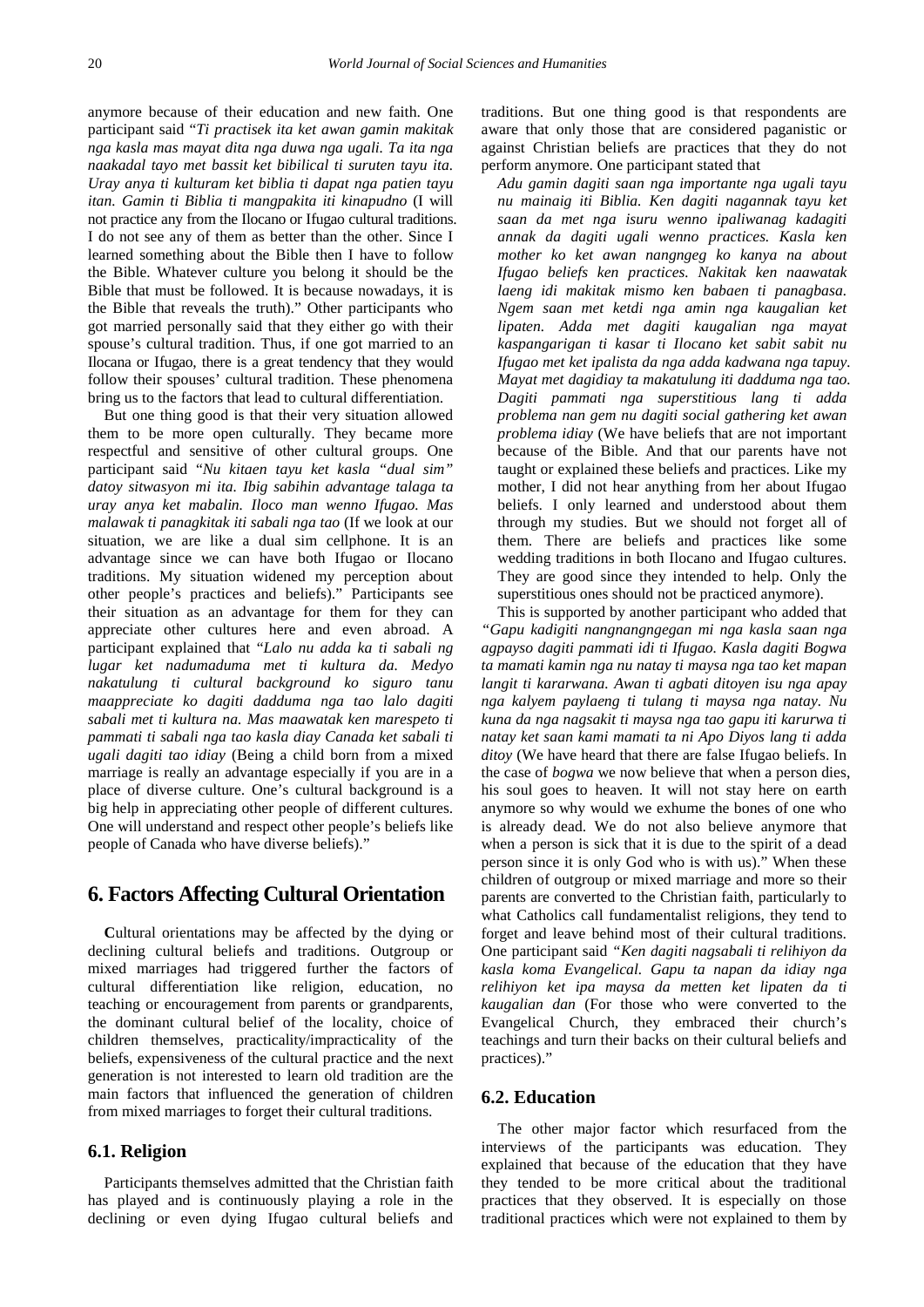their parents or grandparents. They just go with the flow of events. This is the explanation of one of the participants who is now a professional teacher. He said "*ti makitak nga number one dita ket edukasyon. Ta nu nakaadal ti maysa nga tao ket kwestionaran na dagiti ugali nga inauna* (I see education as the primary factor in our waning cultural beliefs and practices for when one is educated one tends to question the traditional beliefs and practices)." This was seconded by another participant who said "*Pati ti adal wenno edukasyon ket makaimpluwensya nga makalipat iti tao iti tradisyon wenno kultura na. Gapu ta nag iskwela ket ammmu tayu ti explanation dagiti sakit. Isu nga doctor saan nga albularyo wenno baki ti mang-agas iti sakit* (it is with the knowledge and education that result in the forgetfulness of our culture and tradition. This is so since one would understand the causes of illnesses through education and not anymore to traditional beliefs. It would be the medical doctor that is preferred than the faith healer).

The influence of religion and education is summed up by the participant who expressed that *Nu siak lang ti maysa ket dagiti kadaanan nga tradisyon ket kasla awan met dagidiay. Kaspangarigan iti "atang" idi ket mamatiak la unay ngem itan ket saan. Saan ko pay nga aramiden iti pamilyak. Ibase ko idi ar-aramiden mi didiay ket awan met ti makitak nga pagsayaatan na iti pamilya. Kasta met laeng iti Ifugao. Kaspangarigan ti "baki" wenno "bogwa." Saanak met nga panig iti dayta nga pammati da Mamang. Aglalo idi nag adalak met iti pammati ti Biblia ket awan met ti kuna da nga kasdiay nga aramiden. Ta nu natayen ti tao ket awanen ti aramiden nga sabalin. Isu nga saan nga dapat nga kararagan diay tulang ti natay (bogwa) ken agparti pay iti baboy* (If I am to decide, we should forget all ancient traditions. Like *atang*, I believe so much in it in the past but not anymore. I do not practice it now with my family since I did not see any good effect to my family when we were doing that practice. The same is through with Ifugao cultural practices like *baki* or *bogwa*. I learned from the Bible that it does not promote any practices like those. This is because when a man dies his soul goes to heaven so we should not pray over the exhumed bones of a dead person nor spend a feast for it.)

## **6.3. Non-Teaching or Non-Encouragement from Parents or Grandparents**

Participants are in unison when it comes to this point. Many of them stated that their parents nor their grandparents had not explained to them what those practices are all about. As explained earlier, when they do not understand the beliefs or practices, the participants tend not to practice these traditional beliefs and practices such that their attendance to cultural occasions are only due to their obligations as children, member of the family or their clan. One participant said "*Mabalin siguro ta nu ti maysa nga inang wenno tatang nga saan na nga isuro ti kaugalian da ket mabalin nga mapukaw lalo nu awan makitkita dagiti annak da kasla kadagiti kakabsat ko. Ngem siak ket isuruk kadagiti annak ko. Ngem itan ni inang ko ket simmurut iti methodista ket baka lipaten na metten ti kaugalian nga Ifugao* (Culture can be lost when parents do not explain to their children their beliefs and

traditions especially if they do not see any performed rituals. But for me, I will teach and explain it to my children. But now that my mother joined the Methodist church, she might forget Ifugao beliefs and practices)."

Others would say that since their parents too were not taught by their grandparents and so they will have the same fate for their parents also did not explain what the cultural practice is all about. One participant said "*Mabalin met nga kasdiay nga mapukaw ti kultura ta awan agisuro. Kasla kanyami nga diay dialect wenno sao lang ti ammu mi ngem nu dagiti dadduma pay nga kaugalian ti Ifugao ket awan makitkita mi laeng ngem saan mi maawatan* (Culture could be lost if no one would explain or teach about it. Like with us, it is only the language that we know. We only see these rituals but we do not understand them)." This can be true to the cultural practices of other cultures. One participant said

*Siguro nu awan ti mangisuru ket awan. Nalaklaka gamin pay nga aramiden diay Ilocano nga ugali ngem diay Ifugao. At saka awan gamin dagiti lallakay kasla daydi tatang ni papak nga mangidaulo iti baki. Baka uray atang ket maawan to met nu awan ti mangisuro nu kasanu nga aramiden ta adda met latta kararag na. Ta nu awan da Lolak ket saan mi met ammo nga aramiden. Baka nu awan danto keta wan metten ti atang* (Maybe when nobody teaches the cultural practices or tradition, it will be lost. It is easier to perform Ilocano practices than the Ifugao and considering that the elders have died like my grandfather who usually leads in *baki* rituals. Maybe even the *atang* would be lost if no one would teach how is it done. In my case, it is my grandmother that performs the *atang* but when she will be gone, atang will also be gone).

#### **6.4. Dominant Cultural Beliefs of the Locality**

Respondents also gave credit to the environment they are in. With outgroup or mixed marriages, children have no choice but to follow the decided domicile of their parents whether they would stay in a locality where a majority of the residents are Ifugaos or Ilocanos or other cultural groups. The study showed that the environment can also lead to cultural differentiation. When one becomes used to the more dominant tradition of the community where they are domiciled then one tends to forget the other. One respondent said

*Ni tatang ko ket naisuru na nga uray anya ti kultura ti maysa nga tao ket respeto lang. Ngem gamin ket dimmakkel kami nga asideg kami iti kaadwan nga Ifugao isu nga awan unay ti epekto na kanyami ngem siguro nu dimmakkel kami iti adayo ket talaga nga awan siguro ti ammmu min iti tradisyon ti Ifugao. Diay environment ket makitak nga importante nga rason nu apay nga malipatan ti tradisyon wenno nakaugalian*  (My father taught me to respect any person despite his culture. And since we grew up in an Ifugao community, there is not much effect upon us but maybe if we grew up away from this community, we might not know much about Ifugao culture. The environment is really important why cultural practices and tradition are practiced or forgotten).

The above claim is supported by another participant who said that *"Ti maysa pay ket nagyan kami ditoy nga*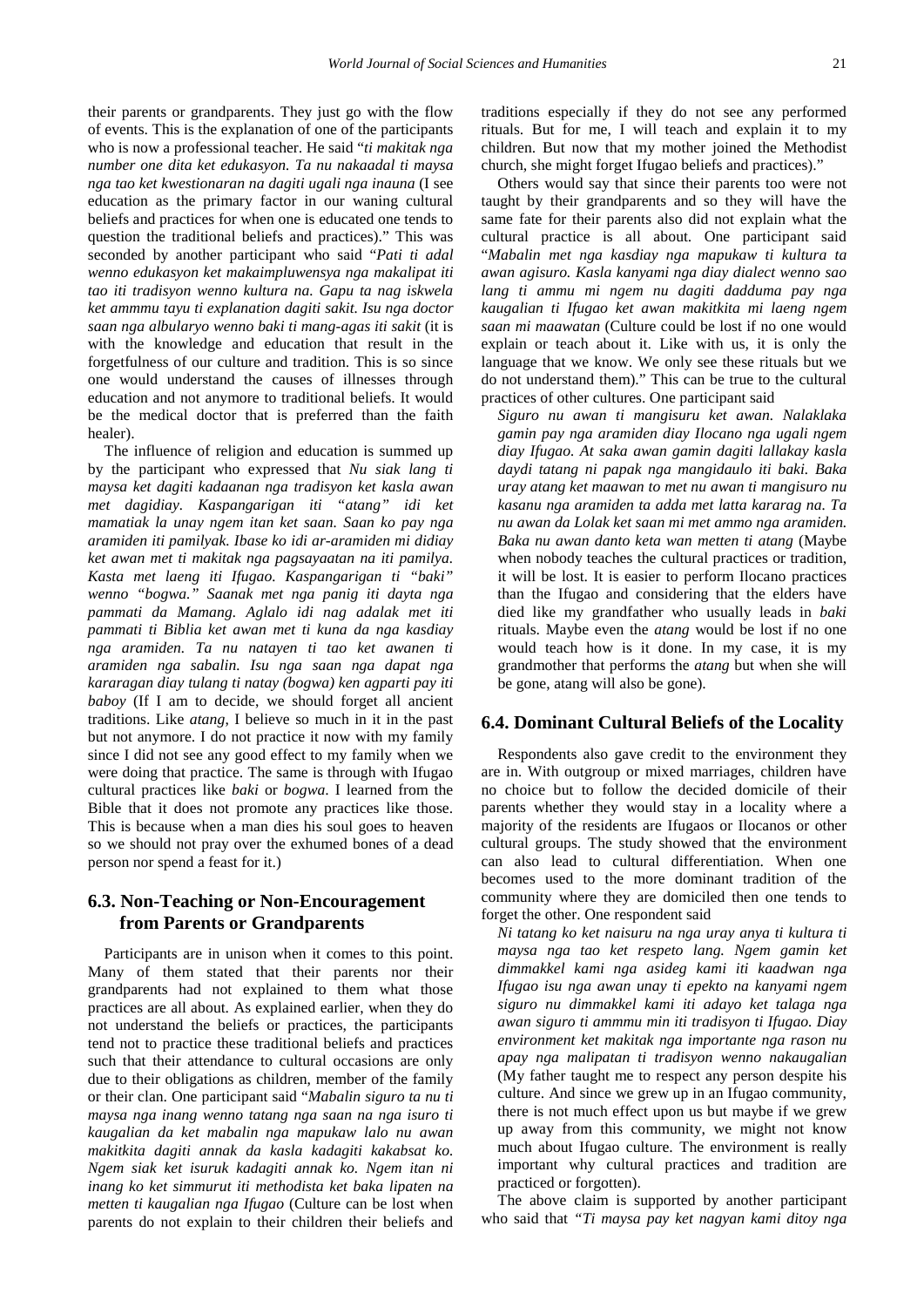*halos amin nga asideg ket Ifugao isunga Ifugao dagiti nakita ken naar-aramid ditoy balay. Ngem nu idiay kami Jones nga dimmakkel ket kasdiay met siguro, Ilocano ti nakita mi nga kaugalian* (We have stayed in an Ifugao neighborhood that is why we have seen more Ifugao cultural practices. Some of it was performed at home. But if we stayed and grew in Jones, Isabela then it might be the Ilocano tradition that we would be accustomed to)." This was also affirmed by those who were also influenced by the Ilocano environment as explained previously. One participant explained that *"Ilocano gamin ti naka irwaman mi. Siguro nu adda kami idiay lugar nga kakadwami ket Ifugao baka kasdiay met ti suruten mi. Nu anya gamin ti makikitkitam iti karrubam ket isu met ti mabalin mo nga suruten. At saka ka-Ilokanuan talaga ditoy ayan mi* (We were used to Ilocano. But if we have stayed with an Ifugao community we might be doing what they are doing. This is because when one sees what is happening at the neighborhood, there is the tendency to also follow them. And our neighborhood is Ilocano)."

## **6.5. Choice of the Children/Spouse Belong to the Another Cultural Group**

As mentioned above, the passing away of the grandparents and the seeming indifference of parents of outgroup or mixed marriages to teach their children on matters of cultural tradition, children are given more freedom to choose what is to be believed in and what is to be done within their homes. This makes the entry or exit of certain beliefs and practices into their lives. One participant confided that "*Nu ditoy balay mi ket Ilocano lang met ti masursurut ditoy. Ngem nu idiay ruwar kas pangarigan kada Mommy ket makita mi ti Ifugao nga nakaugalian. Diay Lolo mi gamin iti side ni mommy ket mumbaki. Ngem nu ditoy balay ket Ilocano ti nakasanayan mi gamin ket Ilocano met ti karruba mi* (At home it is the Ilocano tradition that is followed. But outside, especially with our mother's place, who is an Ifugao, we witness Ifugao traditions since my grandfather is a *mumbaki*. But here at home, we practice the Ilocano tradition since we are also in an Ilocano community)."

Weighing between which tradition is more dominant, some respondents said that they are not opposites they are only different. But one participant said that he is more comfortable with Ilocano practices this is because he is married to an Ilocano and so whatever happens in their house, he might follow that of his spouse. It may also depend on who is more assertive between the spouses of an outgroup or mixed marriage. One participant confided that when a spouse belongs to a different cultural group and he or she is more assertive the other might not assert his or her cultural beliefs. He said that

*Mabalin lalo nu medyo mas naturay diay maysa. Kasla idi ken Mama nga nu nag sau ni Daddy ket adiay ti masurut. Nu agayab ka kunana iti albularyo ket adiayen ti masurut. Awan ti Baki maliban nu ag sao ni Lolok nga lakay nga dapat uray adda albularyo ket adda met agbaki. Para kanyak ket saan met nga mapukaw adda latta met kanyak. Ngem nu awan talaga ti agaramid wenno mangidaulo tapno mapasamak ti maysa nga kaugalian ket aka talaga nga mapukaw ti tradisyon wenno kultura. Ta no siak ket saan ko met*  *ammo nga aramiden dagidiayen* (It can happen that one culture is dominant especially if one spouse is more assertive than the other. It is like with my parents, when my father decides it has to be followed. If he looks for a faith healer, a faith healer must be called. There are no *baki* unless my grandfather would say that in spite of the faith healer, *baki* must also be performed. I will not forget this tradition but if no one can perform or lead the ritual then such would be lost especially that I do not know how to do it by myself).

## **6.6. Expensive and Impracticality of the Cultural Beliefs**

The perceived impracticality of the cultural beliefs is an influence of education. Since people now understood the causes and effects in this world through education, the traditional healing beliefs are set aside and serve only as a last resort when sickness in the family is not cured by medicine. The same is through with religion. Some beliefs and practices that were considered unnecessary or impractical and not to mention expensive. One participant explained that "*nangnangngegan mi nga kasla saan nga agpayso dagiti pammati idi ti Ifugao. Kasla dagiti Bogwa ta mamati kamin nga nu natay ti maysa nga tao ket mapan langit ti kararwana. Awan ti agbati ditoyen isu nga apay nga kalyem paylaeng ti tulang ti maysa nga natay. Nu kuna da nga nagsakit ti maysa nga tao gapu iti karurwa ti natay ket saan kami mamati ta ni Apo Diyos lang ti adda ditoy* (We heard that there are false Ifugao traditional beliefs. Just like in *bogwa*, we believe now that when a man dies his soul goes into heaven. So why would one still dig the bones of the dead? If they say that an illness was caused by the soul or spirit of the dead, we do not believe in it since only God's spirit is here)."

Another consideration is the expensiveness of the Ifugao cultural practices. In the Ifugao tradition, such practices as *baki* or *bogwa* or any cultural event is sometimes done concerning social status of the family. And knowing the economic standing of the participant's families, some participants must have to think twice before engaging in the practice of these traditional cultural beliefs. One participant said "*Ti maysa nga naibagakun ket ti kaugalian ti Ifugao ket nangina. Kasar man, minatay wenno anya man nga tradisyon da ket nangina* (As I have said Ifugao traditional practices are expensive. Whether it is a wedding, a wake and others are expensive)." This is supported by another participant who said that "*Nu siak ket mas comportable nak iti Ilocano. Mas simple gamin ti tradisyion da. Nangina ti tradisyon ti ifugao. Uray ni father ko ket kasla ibbatan na met ta narigat ngarud ti biag* (I am more comfortable with Ilocano practices since their tradition is simpler. Ifugao tradition is expensive. Even my Ifugao father is not into it due to the difficulties of life)."

### **6.7. Next Generation not Interested to Learn Tradition**

One observation that respondents observe among the young and even among themselves is the kind of interests that our young generation that we have today. One participant said "*Ita gamin ket adu ti technology. Gapu iti*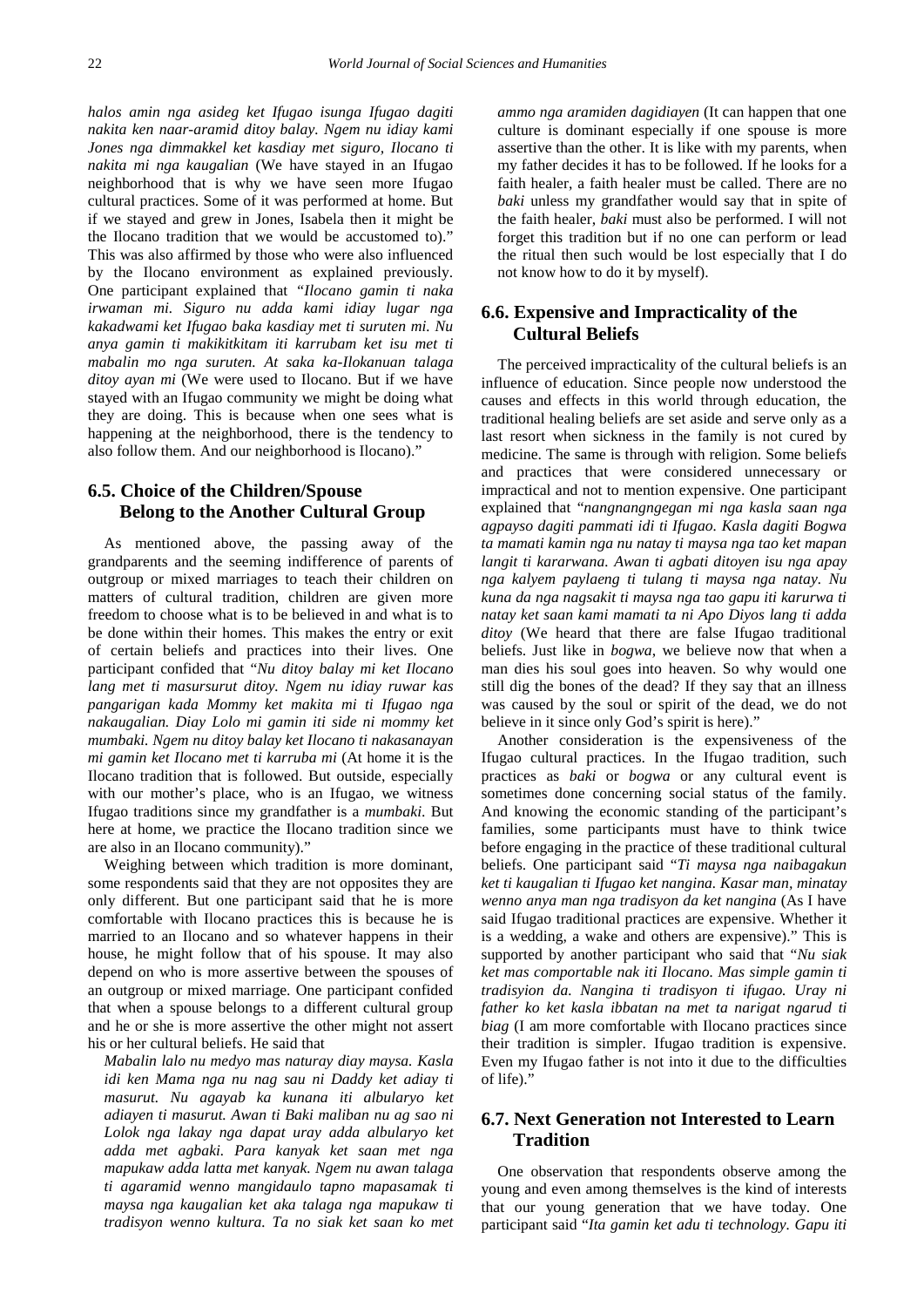*sabali ti panunut lalo na dagiti medyo ubbing ket kasla awan unay ti interest da kadagiti kaugalian wenno kultura. Kasla nu adda man wenno awan ket ok kanya da* (Today there are many technologies. Since the young ones have a different interest, they do not have attention to cultural traditions. It does not matter or concern them whether there is tradition or none)." This is compounded by parents in an outgroup or mixed marriage who seem not to believe in their cultural tradition. One participant confided that "*Iti side ni mother ko nga Ilocano ket makitak nga adda latta met dagiti nakaugalian da ngem ti side ni father ko ket kasla mapukpukawen. Lalo ta awan daydi lolok ta ni father mi ket kasla saan unay nga mamati kadagiti nakaugalian ti Ifugao. Adda pagka pilosopo na. Uray to pay dagiti adda nagadalan na ket saan da met nga malipatan ti tradisyon da ngem isu na ket sabali* (I experienced that there are Ilocano traditions that are performed in my mother's family than with my Ifugao father's family. The cultural tradition is fading especially that my paternal grandfather passed away and my father seem not to believe in the Ifugao tradition anymore. He is a sophist. The educated ones still respect their tradition but my father does not)." Children of outgroup or mixed marriages are cold in embracing or learning how to do certain cultural practices. So much so that when the elders had passed away, there were a few or even none who can perform certain rituals. And now with the next generation of children produced under outgroup or mixed marriages, the concern could have been compounded more.

# **7. Problems Encountered by Children of Outgroup Marriage**

Several of the participants have experienced bullying when they were young or kids in grade school. In grade school, the bullying was usually associated with their cultural lineage. Since they are a product of two cultural lineages, they have sometimes to choose to join between two groups, the Ilocano group or the Ifugao group. But today there is no bullying anymore to them and the younger generations. It seems that the young ones have already accepted the fact they are now part of their community. The cultural barrier seemed to have collapsed. One participant said *"Idi lang elementary kami ket adda ti apa ti purok ti Ilocano ken Purok ti Ifugao. Nakiramramanak a ta addaak ti Purok ti Ifugao ket kaguradak dagiti Ilocano ta kuna da ket adda kanu met darak nga Ilocano ngem apay nga ag side nak iti ifugao. Ngem idi ubbing kami adiay. Awan metten itan* (It was only when we were in the elementary school that there was a conflict between the groups Ilocanos and Ifugaos. I became part of it since I live in the Ifugao community so I joined them. The Ilocanos are angry at me and they said I should not go with the Ifugao since I have Ilocano blood. But that was when we were young. There is no such thing now)."

Another participant recounted that the experience of being bullied was only when they were young in grade school. She said "*Medyo dilladillawen da met lalo idi ubbing kami nga ag-iskwela. Ngem itan ta dadakkel kami ket awanen. Nu ita kadagiti ubbing ko ket awan met istorya da nga dillawen da isuda. Idi panawen mi ket kuna da nga puglit. Kuna mi met ket sikayu nay narawit kayo*  *bagoong. Ngem ita ket awan metten* (There was teasing that I have an Ifugao blood when we were young in elementary school but it stopped as we grew up. The children today do not have the same story of teasing or bullying due to their cultural background. In our time, they say we are sons and daughters of Ifugaos but we also say that they are good only for *bagoong (*fish sauce*)*. But those days are gone now)." Other participants say that they experienced bullying in high school since they have now to study in the main town. They were bullied not only because of their cultural lineage but also because they are from the upland barangays. Those who are in the center of the town generally think that they are better than those who are from the upland. But they all say that it was all in the past now. At present, there seems to be a general acceptance of one another.

Other participants have different experiences since they maximized the use of their cultural situatedness. They made use of them being a product of an outgroup or mixed marriage to make friends with anybody, Ifugao or Ilocano. For them, they had not experienced any bullying since they accustomed themselves to anybody, especially to Ilocanos. However, they had experienced that in some cases there are misunderstandings within their families, especially with their parents. Despite their situation, they are very happy to be a product of outgroup or mixed marriage. One participant said "*Mayat nu dadduma ta ammom ti kaugalian ti agsasabali nga tao ngem nu dadduma nakitak nga narigat kada Daddy ken Mama ta nu dadduma adiay pammati ti maminsan nga pagririan da. Ngem mayat ta mas ad-adu ti maamwan nga kaugalian ken tattao nga mabalin nga gagayem* (It is good to be in this situation since you will come to know different cultures but I see that it is sometimes difficult for my parents for it is also a source of differences. But it is generally good since you will appreciate more people and befriend more people of different cultural orientation)."

# **8. Reduction of Cultural Differentiation in Out-group Marriage**

Reduction of cultural differentiation must not be taken too academically. Eder [\[14\]](#page-11-13) spoke of it as something inevitable due to so many factors like economic mobility, migration, religious conversion, and now outgroup or mixed marriages. Looking at the condition of children of outgroup or mixed marriages, one can say that it would be very difficult to reduce the effect of outgroup marriage from a macro-level. One has to start from where the cultural practices or traditions begin … the family. When parents of outgroup or mixed marriages themselves have no interest in the transmission of culture, the task might be more difficult. However, one participant said that "*Siguro kasla kanya mi, kailangan nga nu adda okasyon ket makitabuno dagiti annak da tapno makita ken maranasan da diay nakugalian nga kasdiay. Nu sika mi ket sumurot kami met latta kanya da ngem baka nu siak to ket saan konto maibaga kadagiti annak ko* (For us, our children must attend to certain occasions so they can observe and experience firsthand the traditional practice. For me, I follow and attend but I do not know later on with my children if I could help them understand our tradition)."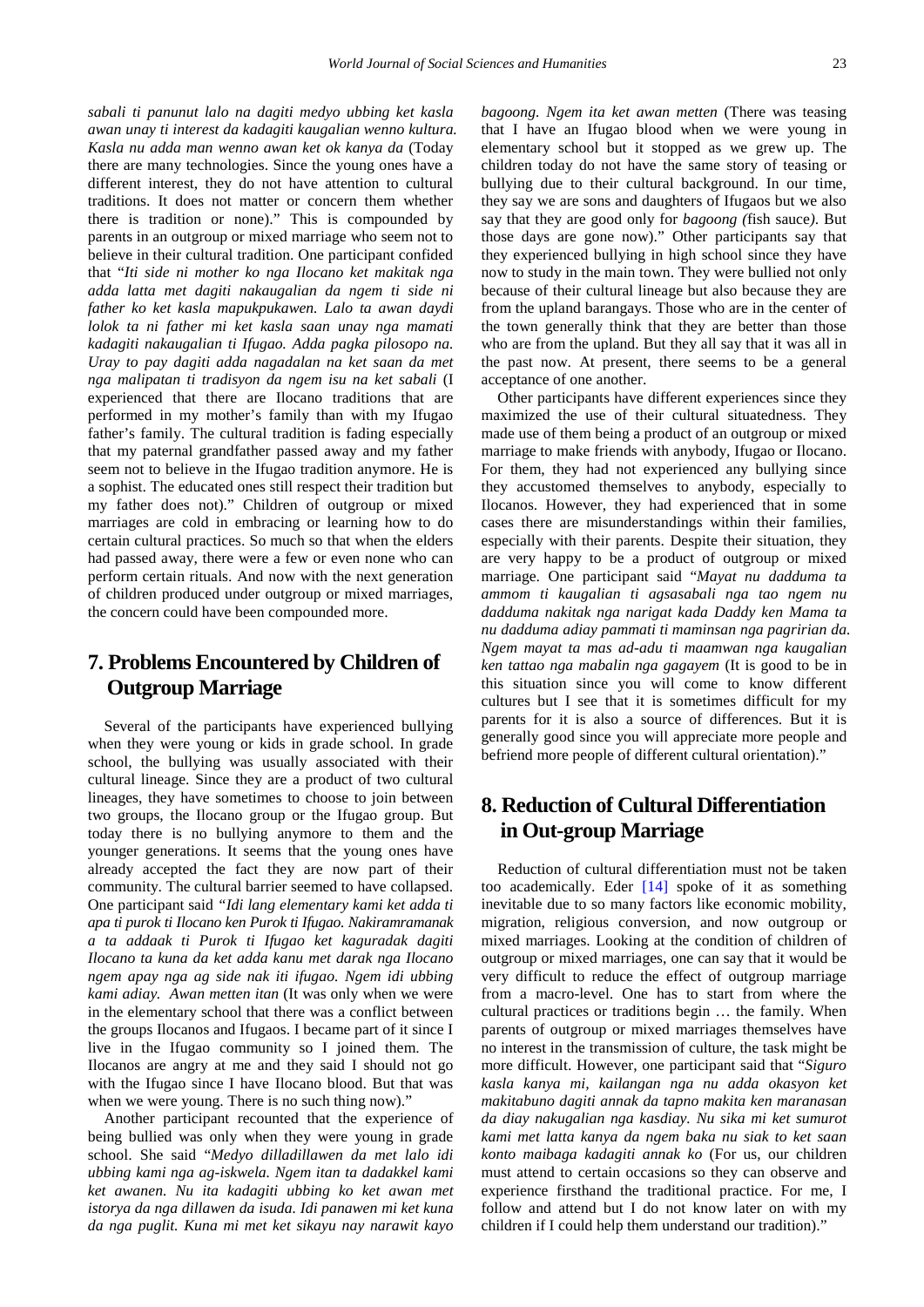Indeed, looking at the reasons for the waning practice of the Ifugao cultural traditions, parents themselves have to explain to their children and convince them to attend cultural rituals for their exposure. Moreover, other institutions like schools and other government agencies are much encouraged to participate in these attempts to reduce cultural differentiation in the context of an outgroup or mixed marriages. Such attempts of cultural preservation could be done by ensuring their transmission to the young generation through the establishment of schools of a living tradition (SLT) whereby cultural practices are transferred to the young by those who knew the cultural practices [\[15\].](#page-11-14)

## **9. Summary**

Migration's effect in today's globalized world has been felt even at the level of cultural practices. Many people, individually or by group, voluntarily or by necessity, have to migrate to avoid conflicts and problems and be able to find a better place where life could be more accommodating. People are displaced due to armed conflicts, economic difficulties, and other pressing problems in the family and society. Outgroup or mixed marriages are also caused by migration. This migration phenomenon does not exempt our indigenous peoples. It has also affected their beliefs, their social, cultural, and economic activities, and their lives as a whole. This study had shown that outgroup or mixed marriages may lead to indigenous people's forgetfulness of their native language and even lead to cultural differentiation. It is in this line that this project was conducted, that is, to determine whether or not outgroup or mixed marriages may have a differentiating effect among the children.

In terms of language, children of an outgroup or mixed marriages adapt the language or dialect of the research locale. Since the Ifugao parents were children of migrants in the locality, it is the Ilocano language that is adopted by the respondents. It must also be noted that learning the Ifugao language most often does not take place inside the family but is learned outside the home particularly at school and among peers.

Moreover, the geographical location or the environment affects the acquisition and use of language. For children of an outgroup or mixed marriages who were raised in an Ilocano neighborhood, there is a strong possibility that they adapt the Ilocano language and it would be the Ifugao language if they were raised otherwise.

The more dominant culture in an outgroup marriage also dictates what tradition is to be followed and in particular on what language to be used. Among children of an outgroup or mixed marriages, Ilocano is a dominant culture that dictates the acquisition of conversational language. However, it does not mean that the other cultural language is left behind for the participants are saying that they understand Ifugao language the only concern is that others have difficulty speaking with it.

In terms of beliefs and tradition, children of outgroup or mixed marriages have a dying belief system and tradition. There is an intricate relationship in terms of their belief system and the practice of their tradition including the language attached to it. Non-belief or non-understanding the reasons behind the cultural tradition or practice leads to non-practice of such tradition or cultural belief.

Among the children of Indigenous Ifugao migrants' outgroup or mixed marriages, the more dominant culture is Ilocano. Why is the Ilocano culture more dominant with these children of outgroup marriages? The answer could be culled from the reasons why the Ifugao beliefs and traditions are declining or even dying. Some would say out of simplicity, Ilocano tradition is simpler than the Ifugaos, besides the latter are more expensive to do. Other reasons were education and religious conversions. These two played an important role in the re-evaluation of Ifugao traditions which for some are illogical and not based on Christian beliefs.

But whether it is the Ilocano culture that is more dominant, the participants are one in saying that their very situation is an advantage if not a blessing since it provided them opportunities to be able to appreciate other people of different cultures.

The factors that affect or enhance cultural differentiation among the children of outgroup marriages were the following:

- 1. Education they said that the more educated one is the more critical one would become of the different beliefs and traditions.
- 2. Religion they said that the Bible, believed to be the source of truth, does not provide any of the major traditional practices of the Ifugaos and even the Ilocanos. Some of them contradict certain Christian beliefs like after death souls go to heaven. They do not reside among us.
- 3. And more importantly, the language when one does not know how to speak or understand it, has a strong impact on one's beliefs and traditions.

The children of outgroup or mixed marriages had experienced bullying when they were young particularly when they were in grade school. Just like their parents or grandparents, there was also discrimination against them when they first migrated in the locality but ultimately everything went well. The good thing is that when they grew up there was no more bullying. And from the participants' accounts, the young generations today have not yet narrated any similar bullying against them because of their cultural background. This only proves the fact that the porous character of culture. People can adapt. And in that adaptation, a new culture is embraced, a new culture is created, or a particular culture ceases to exist. In all cases, cultural differentiation takes place.

How could cultural differentiation be reduced among children of outgroup marriages? From the previous discussion, it could be done through the family and exposure of these children of an outgroup or mixed marriages to actual cultural practices for them to experience firsthand the traditional practices. However, this could be difficult since the participants' migrant parents seem to be also cold in learning and practicing their cultural traditions. The help of other institutions is then much needed, institutions like schools, churches, and other agencies, governmental or non-governmental agencies.